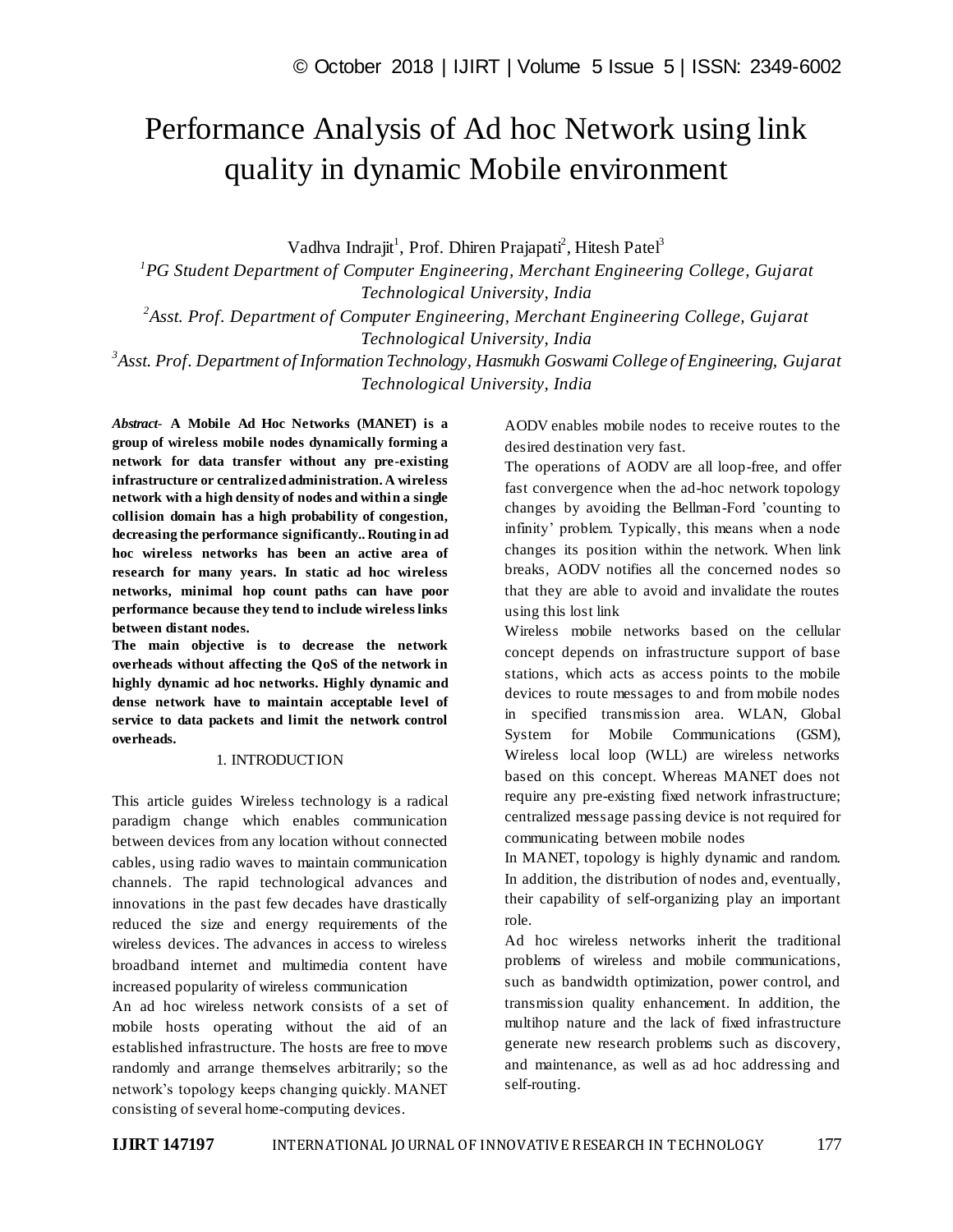The routing of the data packets in an ad-hoc network is complex due to the dynamic nature of the network. Nodes in an ad hoc network can move freely in and out of the network.This frequent change in topology of the network makes it difficult to maintain the correct routes. It is of critical importance that communication among the nodes is maintained

# 2. THEORETICAL BACKGROUND

The routing algorithms for MANET are inherited from conventional algorithms which are subject to much criticism as they do not consider ad hoc network characteristics such as mobility and resource constraints

The AODV algorithm allows dynamic, self-starting, multihop routing between all mobile nodes participating in a wireless ad-hoc network by Perkins et al (2003). AODV enables mobile nodes to receive routes to the desired destination very fast. It does not require the nodes to maintain the routes that are no longer needed in a current communication. AODV allows the nodes to respond very quickly to link breakages and changes in network The operations of AODV are all loop-free, and offer fast convergence when the ad-hoc network topology changes by avoiding the Bellman-Ford 'counting to infinity' problem. Typically, this means when a node changes its position within the network. When link breaks, AODV notifies all the concerned nodes so that they are able to avoid and invalidate the routes using this lost link

The AODV routing protocol is created for mobile adhoc networks with tens to thousands of participating mobile nodes. AODV can effectively be used for low, moderate, and relatively high mobility rates, as well as a variety of data traffic levels. AODV is formed for networks where the nodes can all trust each other, either by the use of preconfigured keys, or because it is known that there are no malicious intruder nodes in the network. AODV has been modeled to minimize the propagation of control traffic and prevent overhead on data traffic, in order to enhance both, the scalability and the performance of ad-hoc networks.

#### 3. METHODOLOGY & EXPECTED OUTCOME

Step 1: Start

in ideal condition Step 3: whenever you confirming that your network in in ideal condition then you are able to start

Step 2: Before starting transmission your network is

transmission. Step 4: after that read the parameter using normal

Step 5: then start transmission using Swarm Intelligence technique which in ACO.

Step 6: it uses two techniques.

1) Forward Agent

transmission.

2) Backward Agent

Step 7: Both has its own Broadcast Module

Step 8: Forward Agent uses the Network Statistics, Routing Table information, Link quality, and also using different parameter of quality of services.

Step 9: backward agent is used for updating the status of all parameter.

Step 9: Complete transmission. Step 10: Stop.



Swarm Intelligence

SI-based routing protocols commonly use two types of agents to collect routing information, named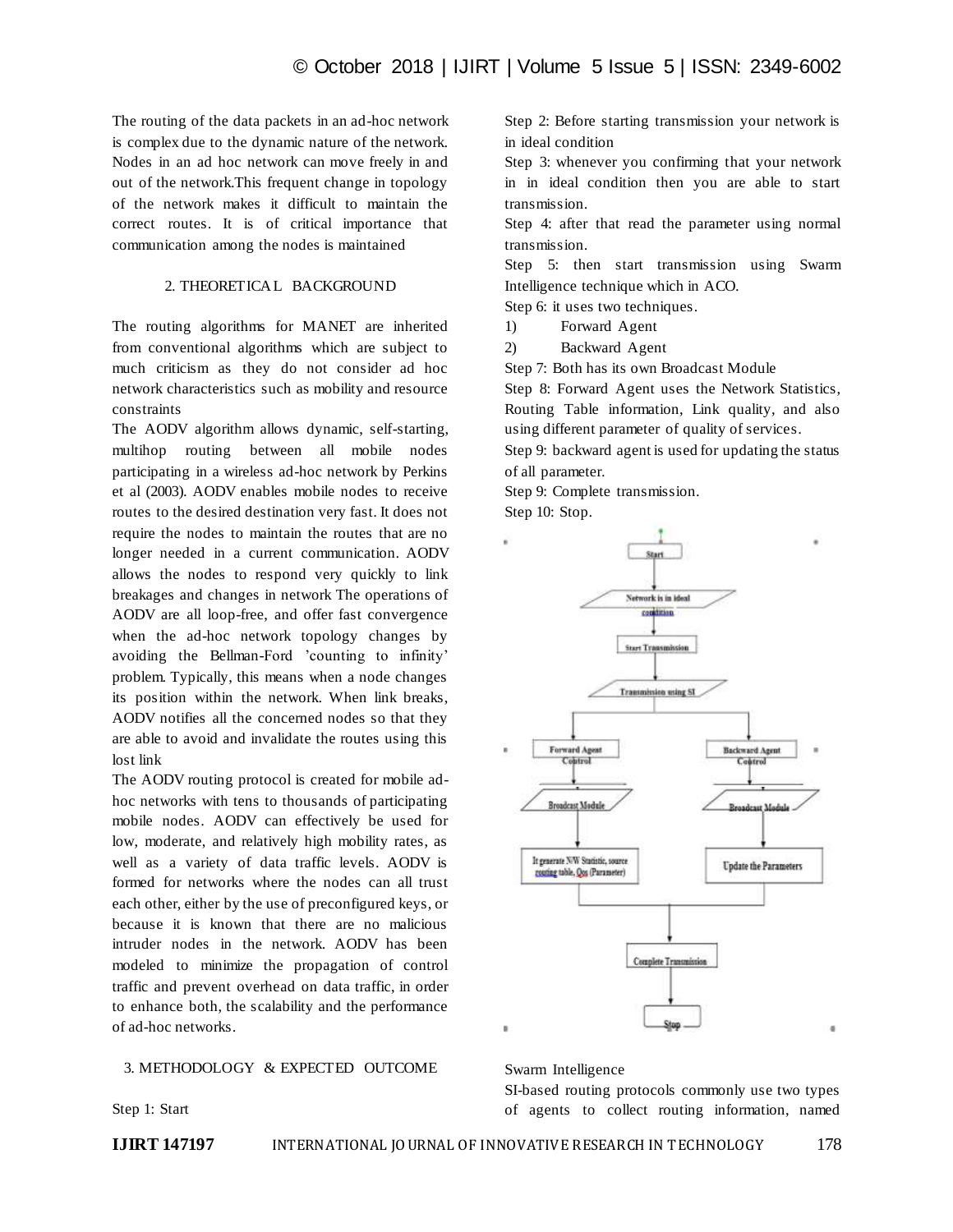respectively forward/ backward ants in ACO-based protocols and forward/backward scouts in beeinspired protocols. Forward ants/scouts are launched by source nodes to find a path to a specified destination. We call them forward agents. Once a forward agent reaches its destination, it travels back to the source node as a backward ant/scout. Therefore, we generically call them backward agents. Some protocols use other types of agents to participate in the routing process.

## 1) Forward Agent:

The main duty of a forward agent is to discover a path to reach a specific destination. Additionally, on its way to the destination, it collects routing information (e.g., experienced delay, minimum remaining energy). The forward agent control module contains three components: (i) agent generation unit, (ii) forwarding engine and (iii) parameter update module. The agent generation unit generates forward agents according to a proactive (e.g., periodically), reactive/on-demand (e.g., following a link failure or a new route is required), or hybrid schedule (see [17] for more detailed discussion on reactive vs. proactive generation strategies). Once a forward agent is generated, the forwarding engine controls its transmission from node to node. The forwarding engine either unicasts the agent to one of its neighbors or broadcasts it to all or to a selected subset of the neighbors. In most ACO-based routing schemes, next hop selection is controlled by a stochastic decision policy based on assigning the selection probabilities as a function of pheromone and heuristic values. Pheromone values are collectively learned and adapted over time by the mobile (backward) agents. At the beginning of the learning process all the next hops have equal pheromone values, such that next hop selection is mainly driven by the heuristic values

#### 2) Backward Agent

The backward agents control module consists of a generation block and of a forwarding engine. The generation block reactively decides whether to generate or not a backward agent in response to a forward agent received at the destination (e.g., if the forward agent has found a low-quality path, it might be appropriate not to generate the backward agent). Backward agents can also be generated proactively,

as is done. If the backward agent is being generated, it inherits all the information gathered by the forward one and retraces its path back to the source node. In ACO-based schemes retracing is executed using a source-routing approach, while the next hop approach is normally used in bee-inspired protocols. In ACO schemes, while retracing the forward path, at intermediate nodes the backward agent makes use of the routing information it carries on and of the information from the local routing information database (RID) to evaluate the quality of the forward and/or backward path. In turn, the agent communicates its evaluation and information to the agent communication module to update the RID.

# 4. TOOL TO BE USED

The NS-2 tool is strong program for network simulator which is open source tool  $\&$  it uses two languages  $C++/OTc1$  & its build simulation environment. It is supporting wireless & wires networks in MANET.It allow us to do exercise with present network protocols. It also gives permission to perform correction of network protocols.

NS-2 endows mechanism to verify agitation of these mobile nodes & permit the simulation the capability of item move at source to destination nodes. So, we can identify path easily.NS-2 is useful for small & large dimension set of nodes.

Network Simulator NS-2 has many and expanding uses including:

To evaluate the performance of existing network protocols.

To evaluate new protocols before use.

To run large scale experiments those are not possible in real experiments. To simulate a variety of ip networks

NAM is an animations tool for viewing network simulation trace and real world packet trace data. The design theory behind NAM was to create an animator that is able to read large amount of animation data set and be extensible enough so that it could be used in different network visualization situation. In order to handle large amount of data set a minimum amount of information kept in memory. Events commands are kept in a file and reread from the file whenever necessary